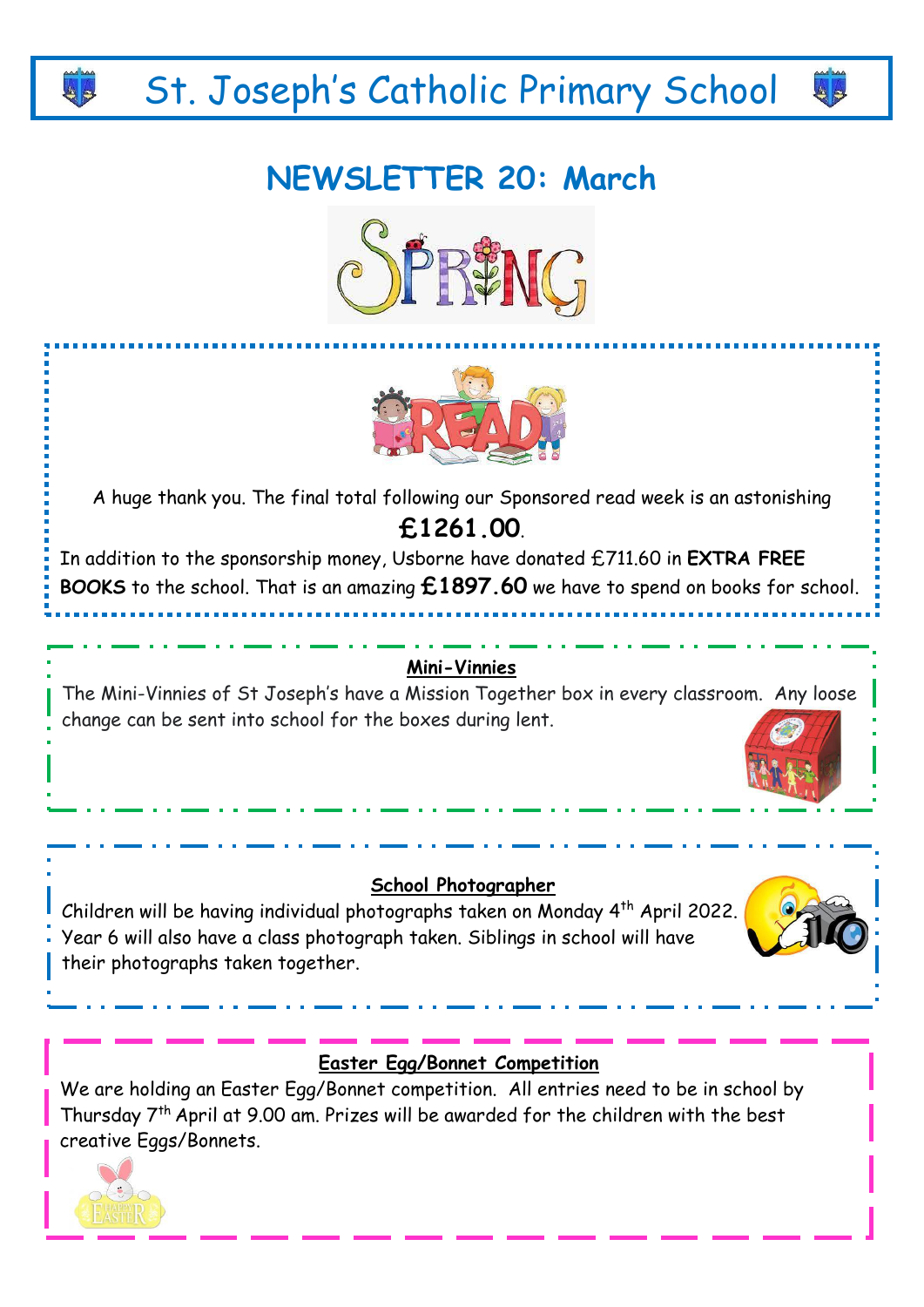

#### This week's attendance is:

|  | Nursery Reception   Year1   Year2   Year 3   Year 4   Year 5   Year 6   Whole |  |  |  | School |
|--|-------------------------------------------------------------------------------|--|--|--|--------|
|  | 93.7% 99.4% 92.3% 97.8% 94.2% 96.8% 93.1% 93.1% 95.1%                         |  |  |  |        |

### **Star of the Week**

The following children received a Star of the Week certificate:

- Nursery Aarib for skipping into nursery with a beaming smile every morning
- Reception Aurora-Jasmin for her delightful positive attitude towards everything to do with school life!
- Year 1 Bradley for some excellent independent writing
- Year 2 Emie for some brilliant work in maths finding half of amounts
- Year 3 Matthew for a fantastic improvement in his handwriting. Keep this up!
- Year 4 Molly for always trying her best and working hard on her independent writing
- Year 5 Riley for demonstrating a good understanding of fractions & decimals. Well done!
- Year 6 Ava for a brilliant effort in maths this week

### **Durham University Activity Camps**

Durham University are running a range of sports and activity camps during the Easter holidays that cater for children aged 5-16 years of age. Holiday camps include Multi sports, Dance and Drama, Adventure, Football and Tennis camps.

Mini sports/Multi sports/Dance and Drama are all £15 per day (09.30am-4.30pm) with wraparound care available between 08.30-09.30am and 4.30-5.30pm for an extra £1.50 per hour. The Adventure camp is for 12-16 year olds and is £120 for 4 days and includes all onsite/offsite activities and lunch each day.

Here is the link to find out more/book - [https://www.dur.ac.uk/conference.booking/details/?id=1893](https://gbr01.safelinks.protection.outlook.com/?url=https%3A%2F%2Fwww.dur.ac.uk%2Fconference.booking%2Fdetails%2F%3Fid%3D1893&data=04%7C01%7Cbcowan%40stjs.bwcet.com%7C478feb0926d44ee95a4c08da07ec7c53%7Cdc2301ac9dcf41af92b86eead97a5fa4%7C0%7C0%7C637831009749019693%7CUnknown%7CTWFpbGZsb3d8eyJWIjoiMC4wLjAwMDAiLCJQIjoiV2luMzIiLCJBTiI6Ik1haWwiLCJXVCI6Mn0%3D%7C3000&sdata=dg9%2BeNEABWIOMR0V4IeWwDk8fVBn6Z2ULFZ4M1xJIoU%3D&reserved=0)

Here are some FAQ's relating to the camps - [https://www.durham.ac.uk/colleges-and-student](https://gbr01.safelinks.protection.outlook.com/?url=https%3A%2F%2Fwww.durham.ac.uk%2Fcolleges-and-student-experience%2Fteam-durham%2Fcommunity%2Ffaqs%2F&data=04%7C01%7Cbcowan%40stjs.bwcet.com%7C478feb0926d44ee95a4c08da07ec7c53%7Cdc2301ac9dcf41af92b86eead97a5fa4%7C0%7C0%7C637831009749019693%7CUnknown%7CTWFpbGZsb3d8eyJWIjoiMC4wLjAwMDAiLCJQIjoiV2luMzIiLCJBTiI6Ik1haWwiLCJXVCI6Mn0%3D%7C3000&sdata=2cBQTj8yJYL7Xey9oFNBgyS%2BJSnixyWklbPILRFC9D8%3D&reserved=0)[experience/team-durham/community/faqs/](https://gbr01.safelinks.protection.outlook.com/?url=https%3A%2F%2Fwww.durham.ac.uk%2Fcolleges-and-student-experience%2Fteam-durham%2Fcommunity%2Ffaqs%2F&data=04%7C01%7Cbcowan%40stjs.bwcet.com%7C478feb0926d44ee95a4c08da07ec7c53%7Cdc2301ac9dcf41af92b86eead97a5fa4%7C0%7C0%7C637831009749019693%7CUnknown%7CTWFpbGZsb3d8eyJWIjoiMC4wLjAwMDAiLCJQIjoiV2luMzIiLCJBTiI6Ik1haWwiLCJXVCI6Mn0%3D%7C3000&sdata=2cBQTj8yJYL7Xey9oFNBgyS%2BJSnixyWklbPILRFC9D8%3D&reserved=0)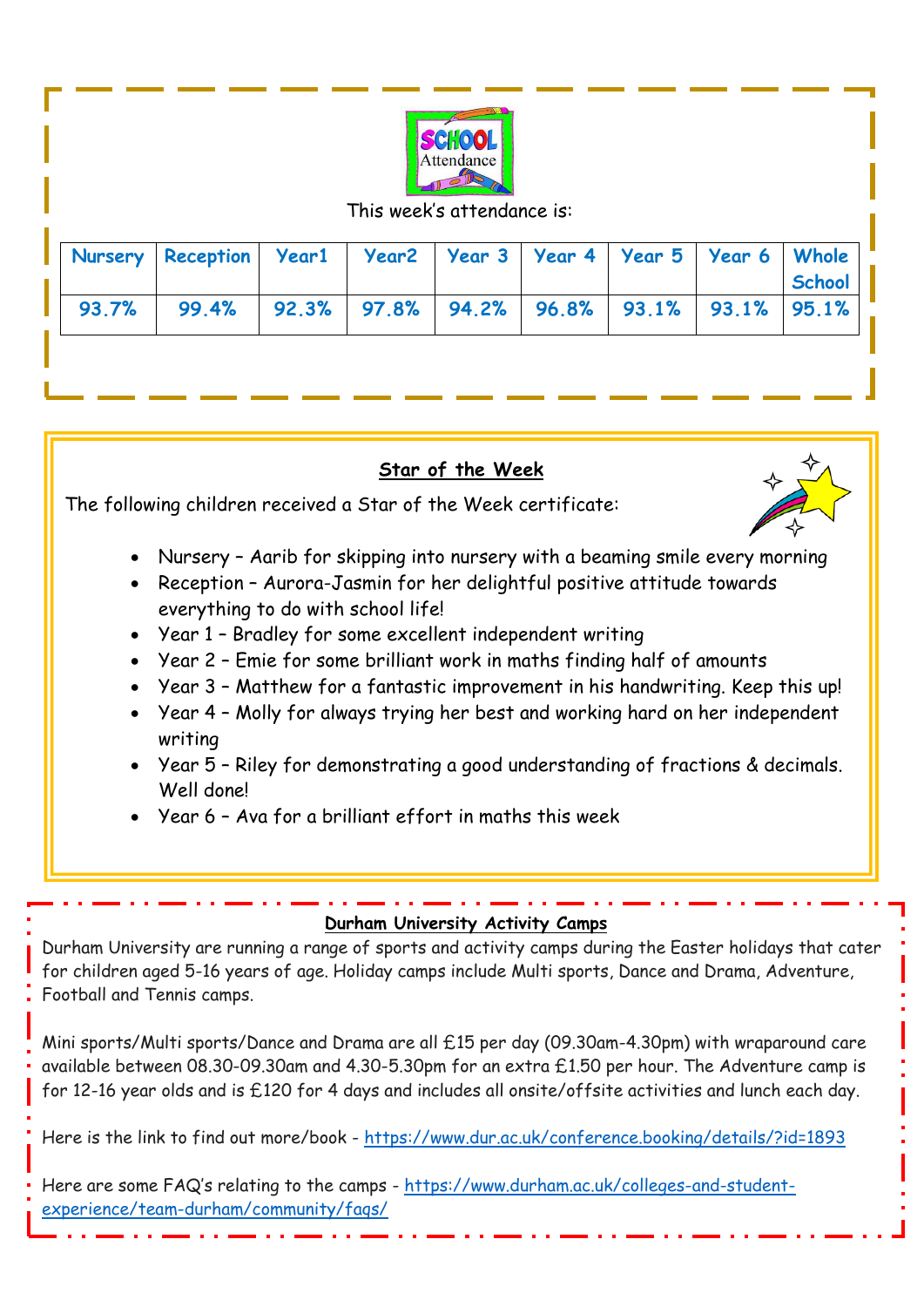# **International Bulletin 5**

This month we are learning all about...

Italy!



### **Fact File**

- Continent: Europe
- Capital City: Rome
- Population: 63 million approx. (2022)
- Size: 301,340 sqm

. Italy has the most UNESCO World Heritage sites in the world - there are 60!

. Pinocchio was first published in an Italian newspaper in 1880

• Italy is easy to spot on the world map - it is shaped like a boot.

• The most famous type of pizza, the margherita, was invented in Naples and is named after Queen Margherita. The colours of the pizza (green  $-$  basil, red  $$ tomato, white – mozzarella) match the Italian flag!

. In Venice, there aren't any cars. The most traditional transport is the gondola

. In Marostica, locals play real-life giant chess. Look here!

This month try to answer the register in italiano! Reply with:

Buongiorno Signore (Hello Sir) Buongiorno Signora (Hello Miss)

## Theme of the month: **Carnevale - Carnival**

Italians celebrate *carnevale* at the beginning of March. It's celebrated with parades and parties. The famous, masquerade *carnevale* happens in Venice.





## Did you know...

Pizza was first invented in Naples, Italy Click here to watch a video to find out more.

## **Meet the staff: Signore Watson**



Cibo preferito: La pizza e gli spaghetti alla Bolognese

Lingue: Lo spagnolo, l'italiano, il francese Città preferita: Barcelona

Curiosità: Posso "suonare" i denti! (I can "play" my teeth like a musical instrument!) Perchè sono important le lingue: Ti aprono il mondo! They open up the world for you.

# Don't forget to share your MFL fun with us at #MFLfunSTB







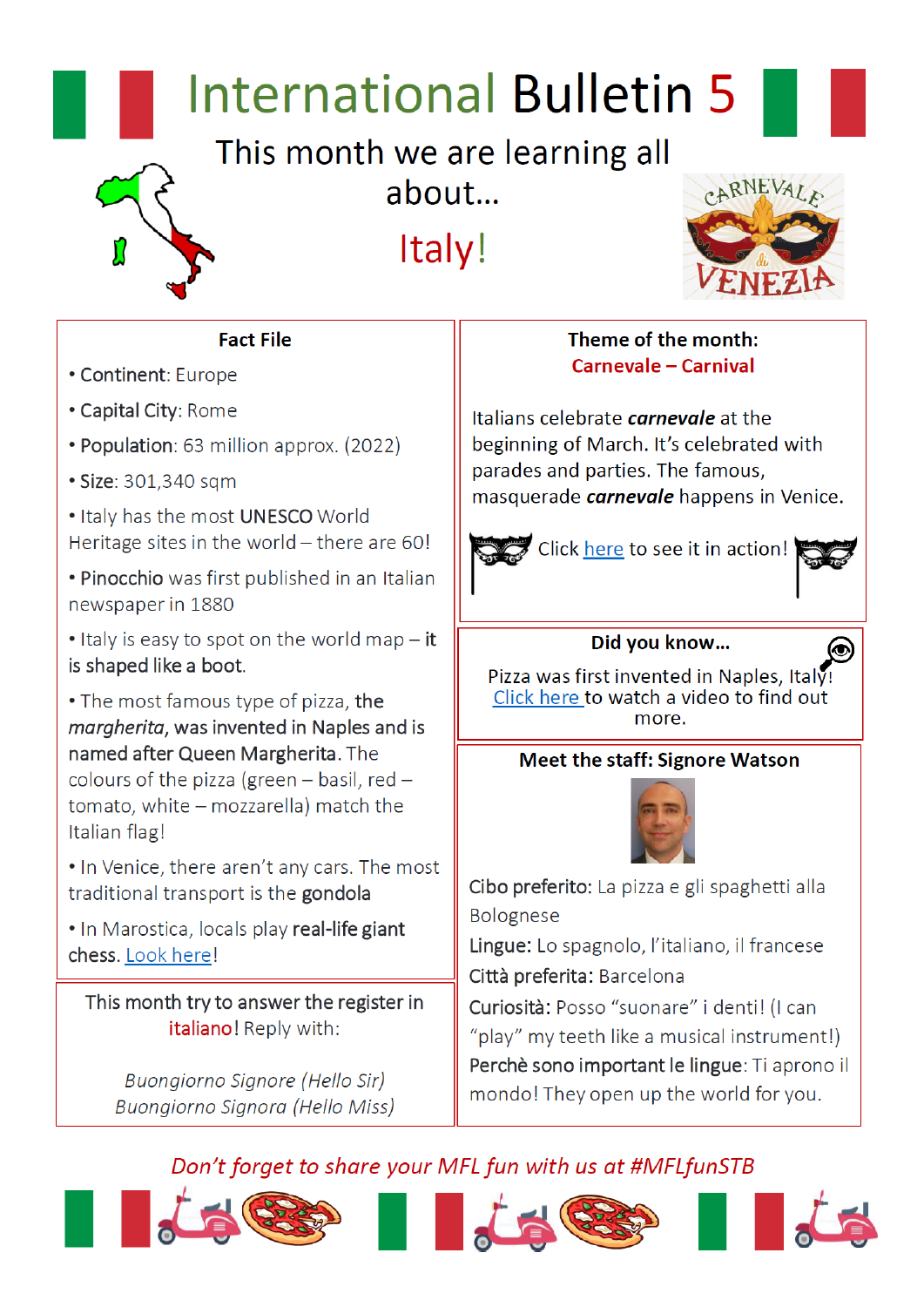